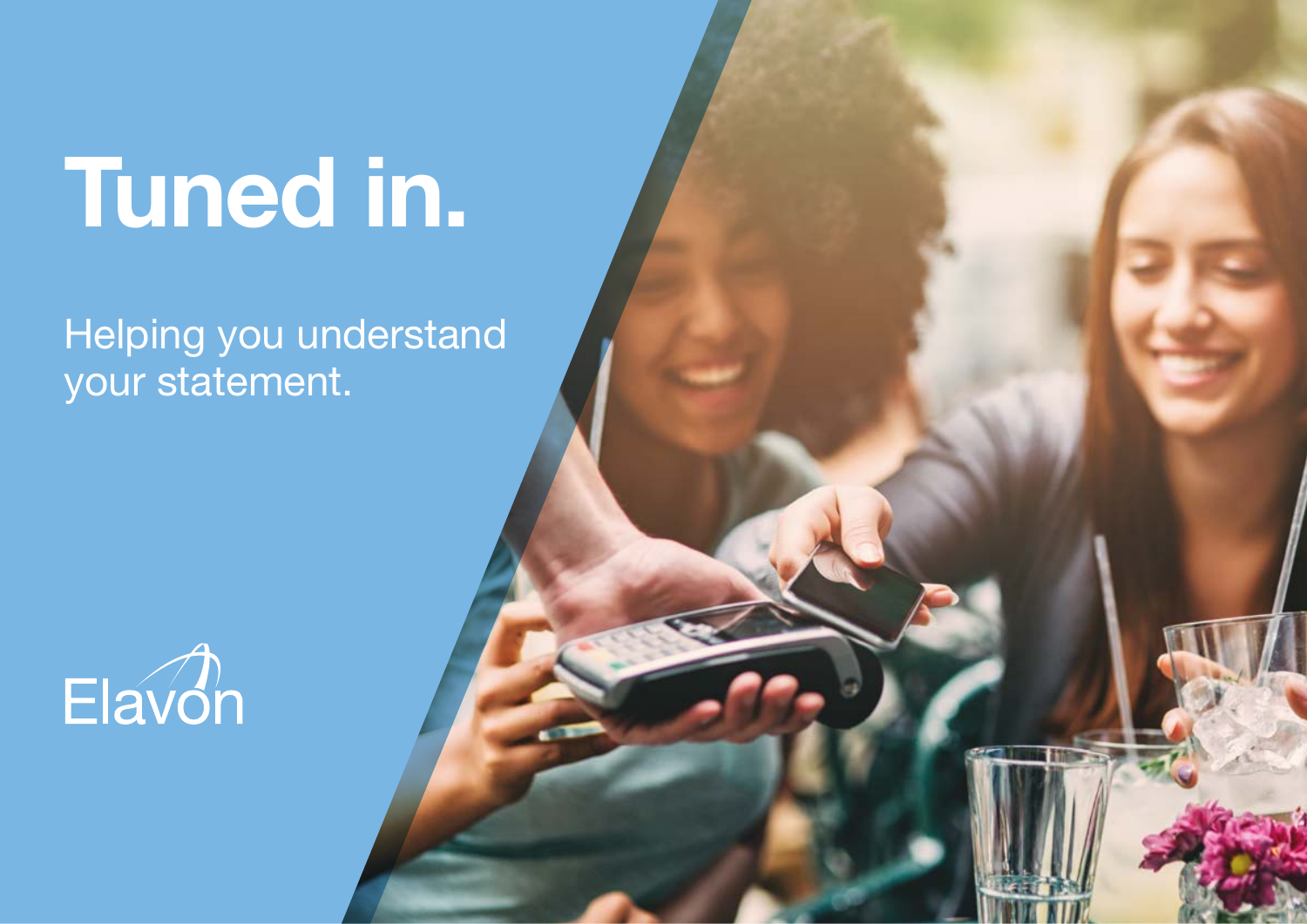<span id="page-1-0"></span>

| period covered by the statement. |  |
|----------------------------------|--|

Track this monthly as it shows the percentage of eligible DCC sales that were actually converted using DCC. The higher the percentage, the higher

See your revenue each month from 'DCC Actual' i.e. where the customer opted into DCC. Track your missed revenue each month and minimise this figure by offering DCC in an informative and supportive

![](_page_1_Picture_6.jpeg)